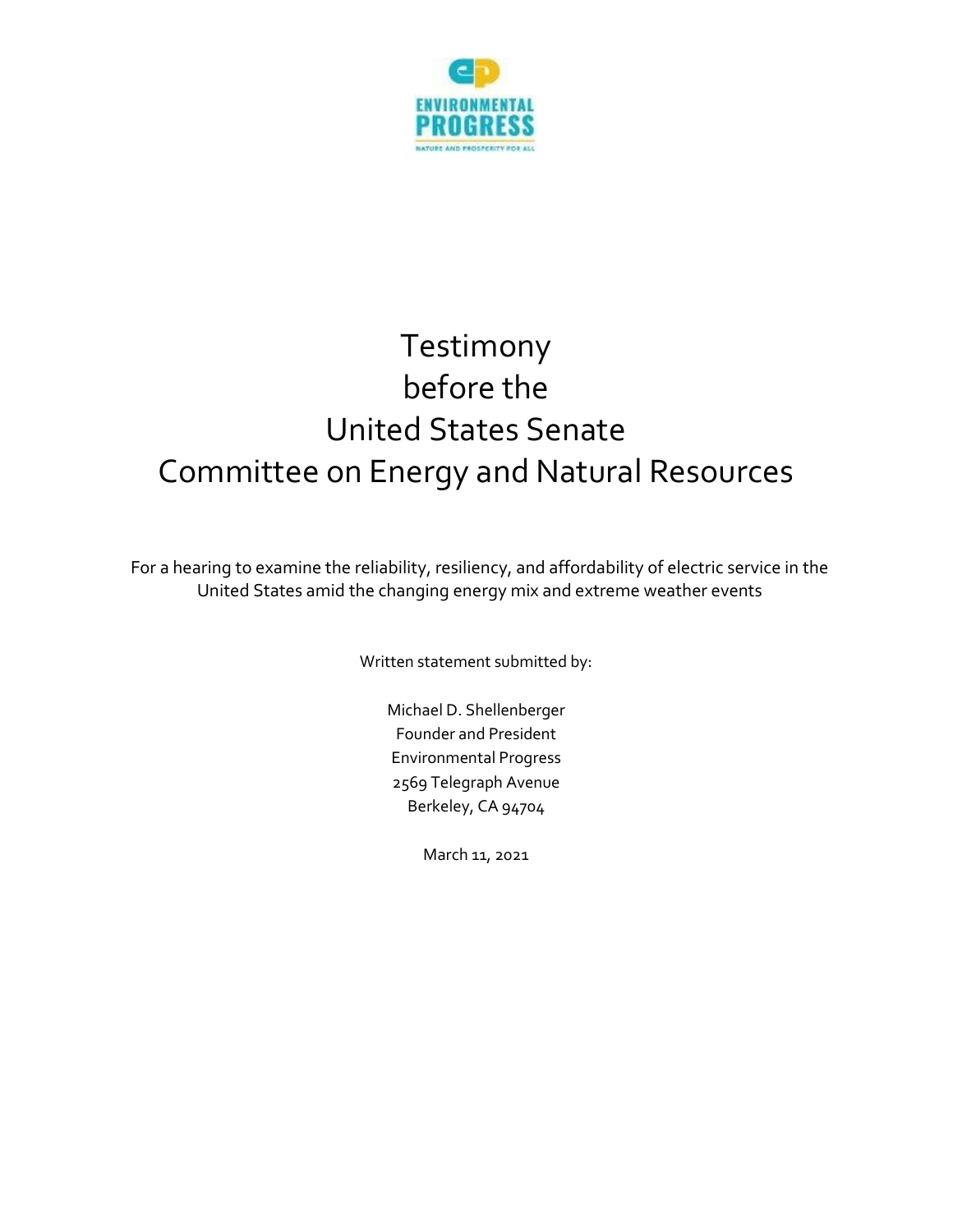Good morning Chairman Manchin, Ranking Member Barrasso, and members of the Committee. I am grateful to the Committee for inviting my testimony, and for your willingness to hear from someone who is neither a grid operator nor an electric industry participant, but someone whose perspective has been shaped by two decades of research, writing, and action motivated by a concern for necessary improvements in the reliability, affordability and environmental sustainability of electric service.

Congress took questions relating to the security of America's electricity supply seriously before more than a dozen states experienced energy shortages last month, but those events make this hearing all the more urgent. In 2012, 2017, and 2021 the National Academies of Science and Engineering published three separate reports on threats to the grid, resilience, and the future of electricity. <sup>[1](#page-3-0)</sup> In its 2017 report, the Academies warned that U.S. electrical grids were increasingly "complex and vulnerable."[2](#page-3-1)

Over the last 25 years, increasingly decentralized electricity generation in restructured electricity markets, along with growth in the number of regulatory institutions, has resulted in "divergent interests of federal, state, regional and local authorities," wrote the Academies in the 2021 report. Electricity experts are not able to clearly answer the question, "who is in charge of planning, developing and ensuring the integrity of the future power system?"[3](#page-3-2) The Federal Energy Regulatory Commission and-the North American Electric Reliability Corporation are tasked to ensure electrical grid reliability and resilience. However, the Academies noted, "they too face short-term pressures and fiscal constraints."[4](#page-3-3)

Meanwhile, many experts see in recent trends an inevitable transition away from coal and nuclear power plants, designed to function as baseload capacity, toward variable renewable energy sources with just-in-time natural gas back-up. The price of solar panels and wind turbines has declined 75 percent and 25 percent, respectively, since 2011.[5](#page-3-4) The U.S. Energy Information Administration ("EIA") estimates renewables will be a larger source of electricity than natural gas in the United States by 2050. In that same time, EIA projects renewable electricity will rise from 28 percent to 50 percent of global generation.<sup>6</sup>

But events in mid-February throughout the center of the country, including Texas, and last summer in California, suggest that attempting to replace nuclear plants with variable renewable energy sources could make electricity grids less resilient. While energy sources across all categories failed in mid-February, they didn't all fail equally. The capacity factors for nuclear, natural gas, coal, and wind in Texas during the four days of load shedding during the cold snap were 79 percent, 55 percent, 58 percent, and 14 percent, respectively.<sup>[7](#page-3-6)</sup>

Nuclear plants are among the most reliable components of America's power grids. Nuclear plants operate as a national fleet at 94 percent annual capacity factor, thanks to tightly choreographed refueling operations that barely interrupt eighteen-month continuous uptime at most facilities.<sup>[8](#page-3-7)</sup> The hardening required of nuclear plants first in response to 9/11 and then in response to the loss of Fukushima Daiichi in 2011 has further ensured their contribution to reliability, resiliency, and affordability.<sup>[9](#page-3-8)</sup>

Although Texas lost one of four of its nuclear reactors after cold water affected a sensor, automatically shutting down the reactor, it returned to service within 36 hours, and thus in time to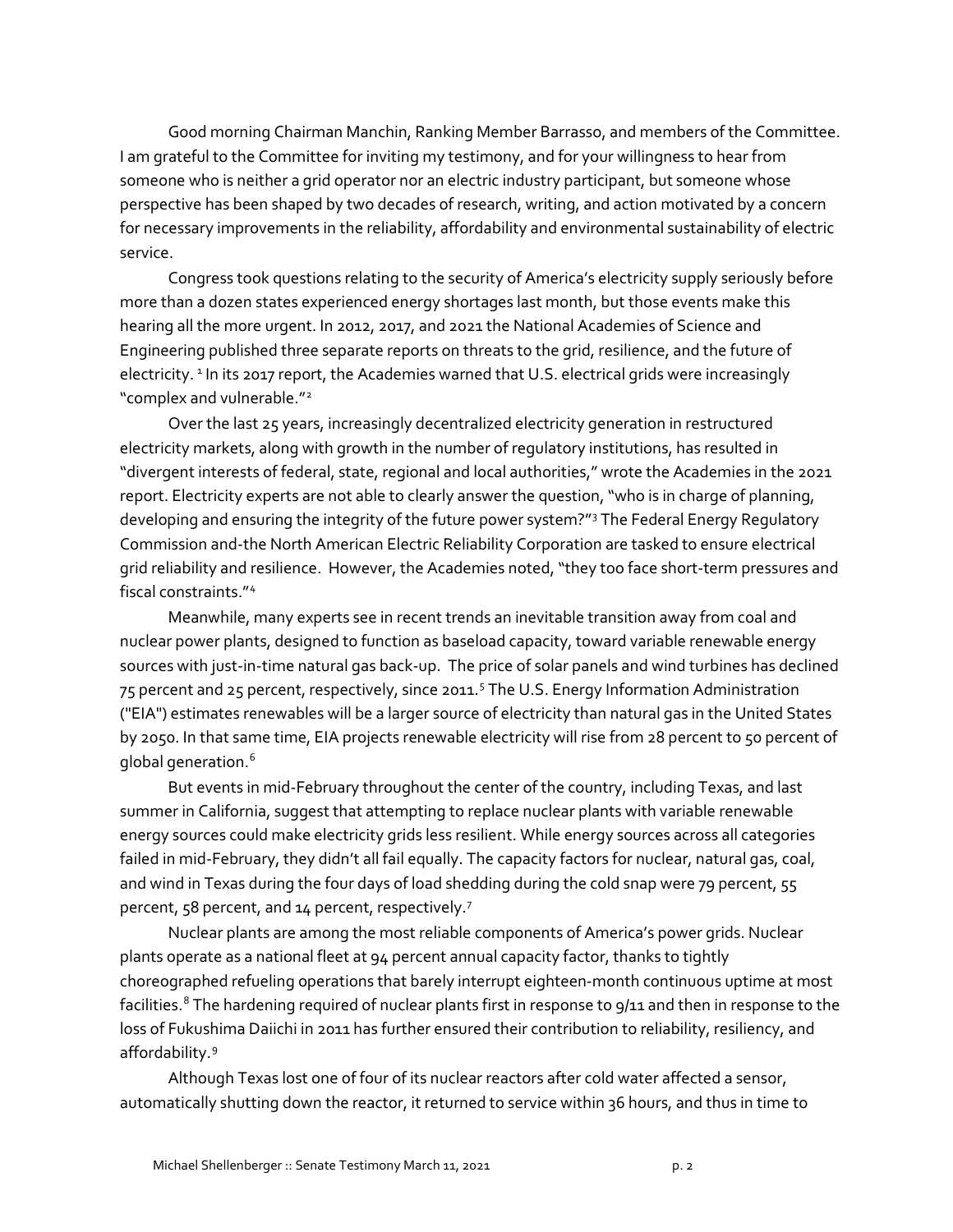help end the power cuts. Meanwhile, nuclear reactors in other cold snap states, Nebraska, Kansas, Arkansas, Missouri, Illinois, Minnesota, Wisconsin, Ohio, and Michigan, operated normally.<sup>10</sup>

Even if all Texas wind turbines had been winterized, it is unlikely that they would have contributed significantly to electricity supply because wind speeds in cold snaps are so low. It is for that reason that grid operators do not rely on wind turbines to provide more than trace amounts of power during those periods. And, indeed, while wind turbines north of Texas functioned more or less as intended, during the cold snap, they produced very little power for their grids.<sup>[11](#page-3-10)</sup>

Part of the reason for inadequate in-state electricity supply in California last August was that state regulators had closed in-state baseload power plants. "People wonder how we made it through the heat wave of 2006," said the CEO of California's grid operator, CAISO, at the time. "The answer is that there was a lot more generating capacity in 2006 than in 2020.... We had San Onofre [nuclear plant] of 2,200 megawatts, and a number of other plants, totaling thousands of megawatts not there today."<sup>[12](#page-3-11)</sup>

Electricity lost from the closure of California's San Onofre nuclear plant undermined electricity affordability as well as reliability. It was mostly replaced by electricity from natural gas, which raised the costs of generating electricity by \$350 million.<sup>[13](#page-3-12)</sup>

California regulators in 2020 over-estimated the contribution they could reasonably expect from renewables. "The situation could have been avoided," said the CEO of CAISO. "For many years we have pointed out that there was inadequate supply after electricity from solar has left the peak. We have indicated in filing after filing after filing that procurement needed to be fixed. We have told regulators over and over that more should be contracted for. That was rebuffed. And here we are."<sup>[14](#page-3-13)</sup>

Texas and California show that policymakers and regulators have struggled to manage the grid's high and rising level of complexity, with troubling consequences. Are we so confident that reducing energy diversity while pushing more variable energy onto electrical grids is the best path forward in terms of reliability, affordability, and sustainability?

## **Affordability and Sustainability: Lessons from Around the World**

California offers a relevant real-world picture of the impacts of significantly expanding reliance on variable renewable energy sources while reducing reliance on nuclear energy. California significantly expanded its use of renewable energy starting in 2011. That year, California generated 13.5 percent of its in-state electricity from all non-hydroelectric renewables. In 2020, California generated 39 percent of its in-state electricity from them.<sup>[15](#page-3-14)</sup> As a consequence of purchasing and integrating variable renewable energy onto its grid, California's electricity prices rose 39 percent in the decade from 2011 to today, despite persistently-low-priced natural gas, which made doing so easier and more affordable.<sup>[16](#page-3-15)</sup>

California retail electricity prices rose eight times faster than the nationwide average between 2011 and 2020. Today, California households pay 55 percent more than the national average per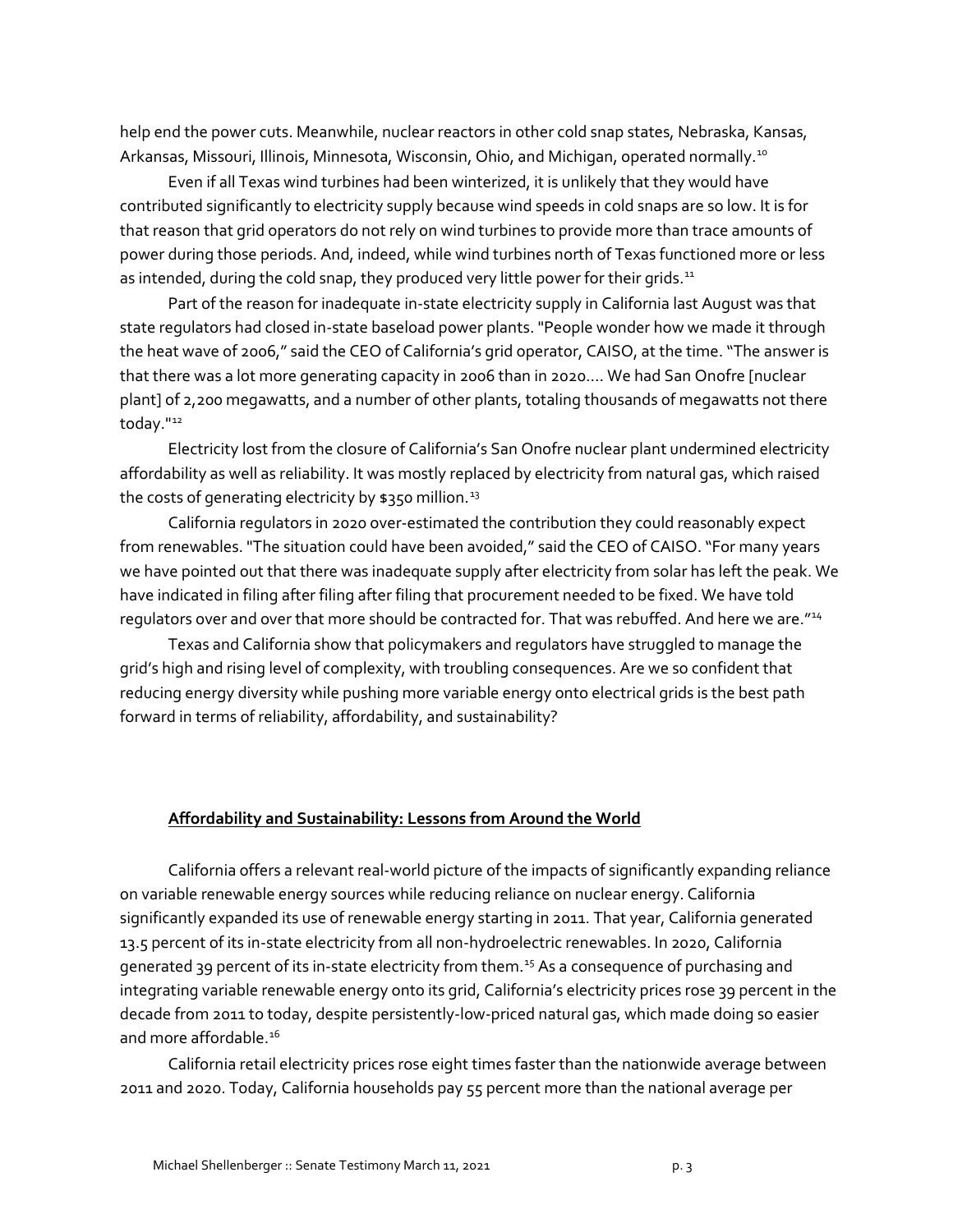<span id="page-3-0"></span>kilowatt-hour of electricity. In 2020, California's electricity prices rose 7.5 percent, compared to just 0.25 percent in the other 49 states. $^{17}$  $^{17}$  $^{17}$ 

<span id="page-3-1"></span>The impact of variable renewable energy sources on electricity prices can be seen in the more than two-dozen states that have had in place renewable energy mandates. "Cumulatively," wrote the authors of a University of Chicago report on the impact of variable renewables on electricity prices, "consumers in the twenty-nine states studied paid \$125.2 billion more for electricity than they would have in the absence of the policy." The study authors concluded that higher variability was the main driver of higher costs.<sup>18</sup>

<span id="page-3-4"></span><span id="page-3-3"></span><span id="page-3-2"></span>With France and Germany, we can compare two major (sixth and fourth largest) economies, which are highly proximate geographically and at similarly high levels of economic development, on a decades-long time scale.<sup>[19](#page-4-2)</sup> France spends just over half as much per kilowatt-hour for electricity that produces one-tenth of the carbon emissions of German electricity.<sup>[20](#page-4-3)</sup> Electricity prices in Germany have risen 50 percent in the 15 years since 2007.<sup>[21](#page-4-4)</sup> In 2019, German electricity prices were 45 percent higher than the European average.<sup>[22](#page-4-5)</sup>

<span id="page-3-5"></span>A study published in late 2019 found that Germany's nuclear phase-out is costing its citizens \$12 billion per year.<sup>[23](#page-4-6)</sup> In response to Fukushima, the Japanese government shut down its nuclear plants and the cost of electricity went up. As a result, 1,280 people died from cold from unaffordable electrical power, researchers calculate, between 2011 and 2014.<sup>[24](#page-4-7)</sup>

<span id="page-3-8"></span><span id="page-3-7"></span><span id="page-3-6"></span>Some of the cost of variable renewable energy sources comes in the form of the transmission lines they require. With funding from Bill Gates, the analytical group Breakthrough Energy Sciences last week estimated the U.S. could reduce carbon emissions 42 percent and generate 70 percent of its electricity from carbon-free sources by 2030. But Breakthrough Energy calculated that the cost of new transmission, distribution, and storage would be \$1.5 trillion.<sup>[25](#page-4-8)</sup>

<span id="page-3-10"></span><span id="page-3-9"></span>And that amount does not include the costs associated with local and state political opposition. In their 2021 report, the Academies noted that while variable renewable energy sources like solar and wind appear to be popular in public opinion surveys, "political uncertainties concern the durability of policy support for renewables when deployed at large scales, especially where it is highly visible and potentially conflicts with other land uses."[26](#page-4-9)

<span id="page-3-13"></span><span id="page-3-12"></span><span id="page-3-11"></span>Local community and environmental opposition to transmission is a national and international phenomenon. A federal judge last year blocked a transmission line proposed to be built straight through whooping crane habitat in Nebraska because transmission lines are the number one cause of mortality among whooping cranes.<sup>[27](#page-4-10)</sup> Of the 7,700 new kilometers of transmission lines Germany needed for the energy transition, only eight percent have been built. Community and conservationist resistance has been a significant factor.<sup>[28](#page-4-11)</sup>

<span id="page-3-15"></span><span id="page-3-14"></span>The land requirements of industrial renewable energy projects are two orders of magnitude larger than those of nuclear and natural gas plants. Industrial solar and wind projects require between 300 and 400 times more land than nuclear plants.<sup>[29](#page-4-12)</sup> If the United States were to try to generate all of the energy it uses with renewables, 25 percent to 50 percent of its land would be required, according to the best-available study by a leading energy analyst and advisor to Bill Gates.<sup>[30](#page-4-13)</sup> By contrast, today's energy system requires just 0.5 percent of land in the United States.<sup>[31](#page-4-14)</sup>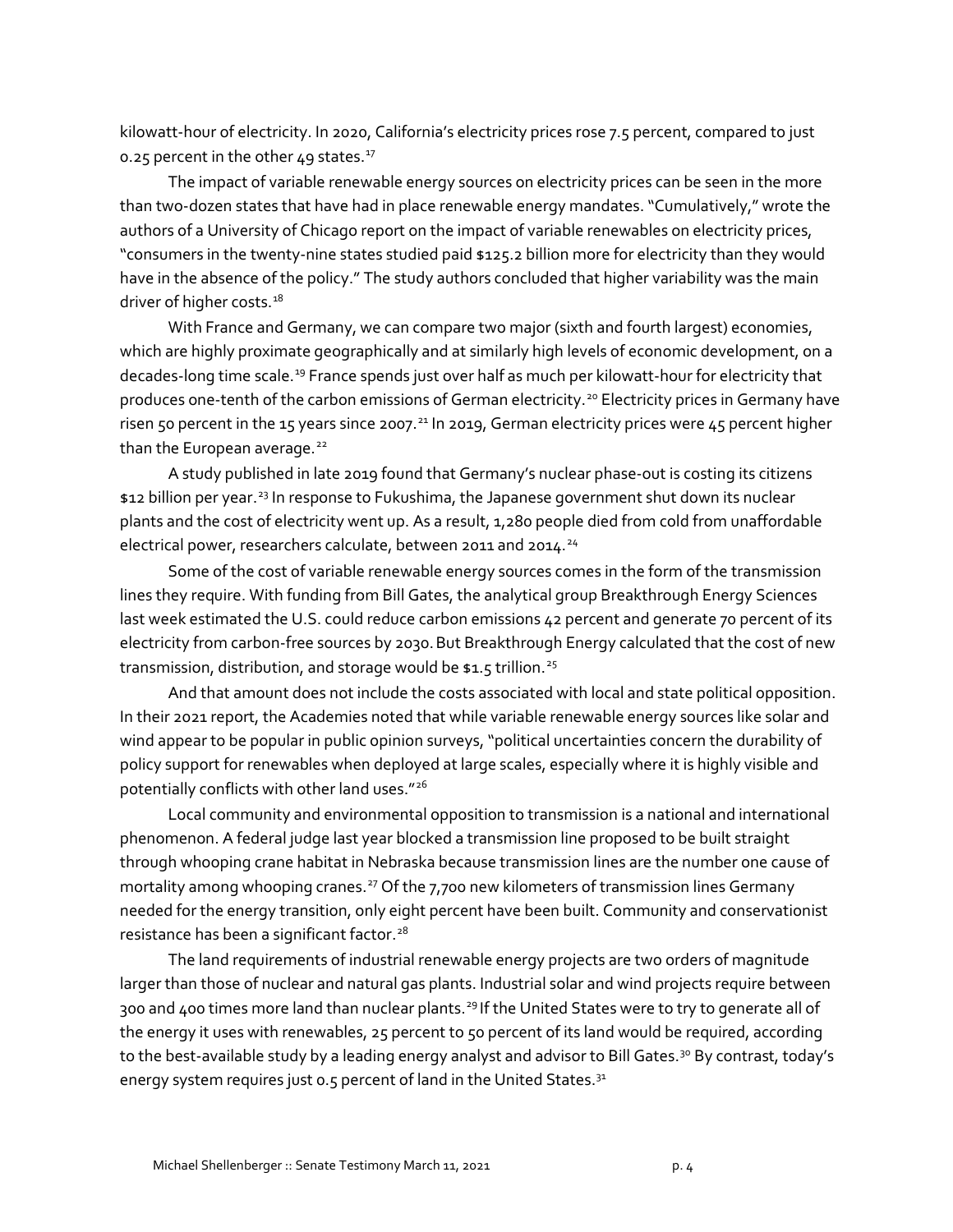<span id="page-4-0"></span>Many energy experts are enthusiastic about solar panels, but new information has called the social and ethical value of the technology into question. The average annual pay of a power plant operator is \$79,400 per year versus \$46,900 for a solar installer, according to Bureau of Labor Statistics data analyzed by NBC News. <sup>[32](#page-4-15)</sup> That appears to be in part because so much of the economic value of solar panels is at the place of manufacture, not installation.<sup>[33](#page-4-16)</sup>

<span id="page-4-1"></span>As troubling is evidence that cost declines of solar panels, most of which are made in China, appear to stem from the involuntary labor of a persecuted Muslim minority, the Uighurs. In January the U.S. State Department deemed China's treatment of the Uighurs to be genocide.<sup>[34](#page-4-17)</sup>

<span id="page-4-3"></span><span id="page-4-2"></span>Ninety-five percent of the global solar panel market contains Xinjiang silicon. While there has been talk of bringing solar manufacturing to the U.S. and Europe, doing so would significantly increase prices.<sup>[35](#page-4-18)</sup> There is proposed Senate legislation to ban imports from Xinjiang unless they are certified, and similar legislation in introduced into the House. But given the fungible nature of silicon, some fear the Chinese government could evade such controls.<sup>[36](#page-4-19)</sup>

<span id="page-4-5"></span><span id="page-4-4"></span>And more decentralized electrical generation makes the grid more vulnerable. "We're adding a lot of stuff at the grid edge," said the lead author of the Academies' 2012, 2017, and 2021 reports, "and if I start building microgrids does that increase my potential vulnerability? The answer is, 'Yes, of course. The more complicated I make it, the more attack surfaces and, hence, the more possibilities of failure.'"[37](#page-4-20)

## **The Costs of Maintaining Reliability With Variable Renewable Energies**

<span id="page-4-8"></span><span id="page-4-7"></span><span id="page-4-6"></span>While the switch from nickel-cadmium to lithium-ion batteries allowed for the proliferation of cell phones, laptops, and other electric appliances, it has not allowed and will not allow for the cheap storage of the grid's electricity. One of the largest lithium battery storage centers in the world is in Escondido, California. But it can only store enough power for about twenty-four thousand American homes for four hours.<sup>[38](#page-4-21)</sup>

<span id="page-4-11"></span><span id="page-4-10"></span><span id="page-4-9"></span>And storage does not easily solve the problem of long-term, seasonal variability. In January and February of this year, Germany's renewables produced just two-thirds of the electricity they produced in January and February of 2020, despite a four percent increase in solar panel and wind turbine capacity, simply because of annual variability of wind and sun.[39](#page-5-0)

<span id="page-4-14"></span><span id="page-4-13"></span><span id="page-4-12"></span>Germany has only been able to manage the seasonal fluctuations from intermittent renewables by maintaining a large and diverse fleet of coal, natural gas, and nuclear power plants. Germany added 150 percent of its total capacity in coal, natural gas, and nuclear in the form of new wind and solar capacity, which was part of why Germany's electricity prices have risen to the highest levels in Europe.<sup>[40](#page-5-1)</sup>

<span id="page-4-21"></span><span id="page-4-20"></span><span id="page-4-19"></span><span id="page-4-18"></span><span id="page-4-17"></span><span id="page-4-16"></span><span id="page-4-15"></span>One study by a group of climate and energy scientists found that when taking into account continent-wide weather and seasonal variation, for the United States to be powered by solar and wind, while using batteries to ensure reliable power, the battery storage required would raise the cost to more than \$23 trillion.<sup>[41](#page-5-2)</sup>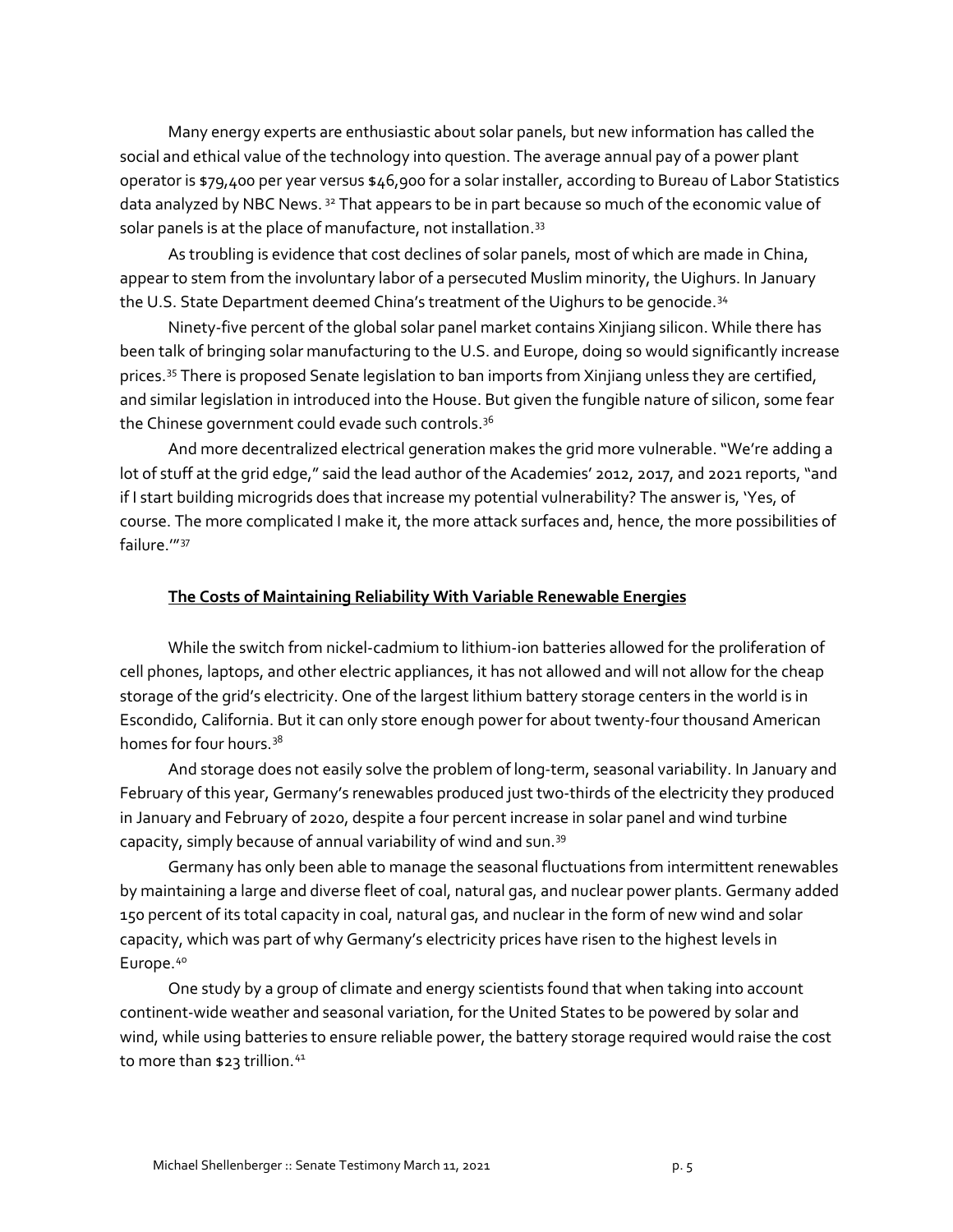Most proponents of variable renewable energy thus look elsewhere for storage solutions. The most influential proposal for 100 percent renewable energy in the U.S. was created by a Stanford professor who relied on the conversion of existing hydroelectric dams into giant batteries.<sup>[42](#page-5-3)</sup>

<span id="page-5-1"></span><span id="page-5-0"></span>But in 2017, scientists writing in the *Proceedings of the National Academies of Science* observed that the 100 percent renewable proposal rested upon the assumption that we can increase the amount of power from U.S. hydroelectric dams ten-fold when, according to the Department of Energy, the real potential is just one percent of that. Without all that additional hydropower, the 100 percent renewables proposal does not work on its own terms.<sup>[43](#page-5-4)</sup>

<span id="page-5-4"></span><span id="page-5-3"></span><span id="page-5-2"></span>California is a world leader when it comes to renewables and has a major network of dams but hasn't converted them into batteries because you need the right kind of dams and reservoirs, and even then, it's an expensive retrofit. In addition, there are many other uses for the water that accumulates behind dams, namely irrigation and water supply for cities. Without large-scale ways to back up solar energy, California has had to block electricity coming from solar farms when it's extremely sunny, and pay neighboring states to take it, in order to avoid adding much energy on the grid during hours of peak solar production. [44](#page-5-5)

<span id="page-5-6"></span><span id="page-5-5"></span>Germany will have spent \$580 billion on renewables and related infrastructure by 2025, according to energy analysts at Bloomberg<sup>[45](#page-5-6)</sup> and Germany generated 37.5 percent of its electricity from wind and solar in 2020, as compared to the 70 percent France generates from nuclear.<sup>[46](#page-5-7)</sup> Had Germany invested the \$580 billion it's spending on renewables and their grid upgrades into new nuclear power plants instead, it could be generating 100 percent of its electricity from zero-emission sources and have sufficient zero-carbon electricity to power all of its cars and light trucks (if electrified) by 2025, as well.<sup>[47](#page-5-8)</sup>

<span id="page-5-9"></span><span id="page-5-8"></span><span id="page-5-7"></span>From this information we can gain a clearer picture of electric reliability, resiliency, and affordability. What tends to make electric grids more reliable, resilient, and affordable is the generation of electricity by a few large, efficient plants with the minimal amount necessary of wires and storage. What tends to makes grids less reliant, resilient, and affordable is significantly increasing the number of power plants, wires, storage mechanisms, people, and organizations required for operating them.

## **Loss of Nuclear Plants Threatens Reliability, Affordability, and Sustainability**

<span id="page-5-13"></span><span id="page-5-12"></span><span id="page-5-11"></span><span id="page-5-10"></span>The U.S. reduced its greenhouse gas emissions between 2000 and 2020 more than any other nation in history in absolute terms, according to preliminary analysis by the Rhodium Energy Group. U.S. greenhouse gas emissions in 2020 were 21 percent below 2005 levels, which is nearly a onequarter larger reduction than that promised by the United States under the Copenhagen Accord target of a 17 percent reduction. Even without the pandemic, emissions would have declined 3 percent in 2021, Rhodium estimates.[48](#page-5-9)

<span id="page-5-15"></span><span id="page-5-14"></span>The premature closure of nuclear plants threatens reliability, resiliency, affordability, as well as America's reductions in greenhouse gases. Without state or federal action, the US will close twelve nuclear reactors by 2025, which constitute 10.5 gigawatts of highly-reliable, low-cost, and low-carbon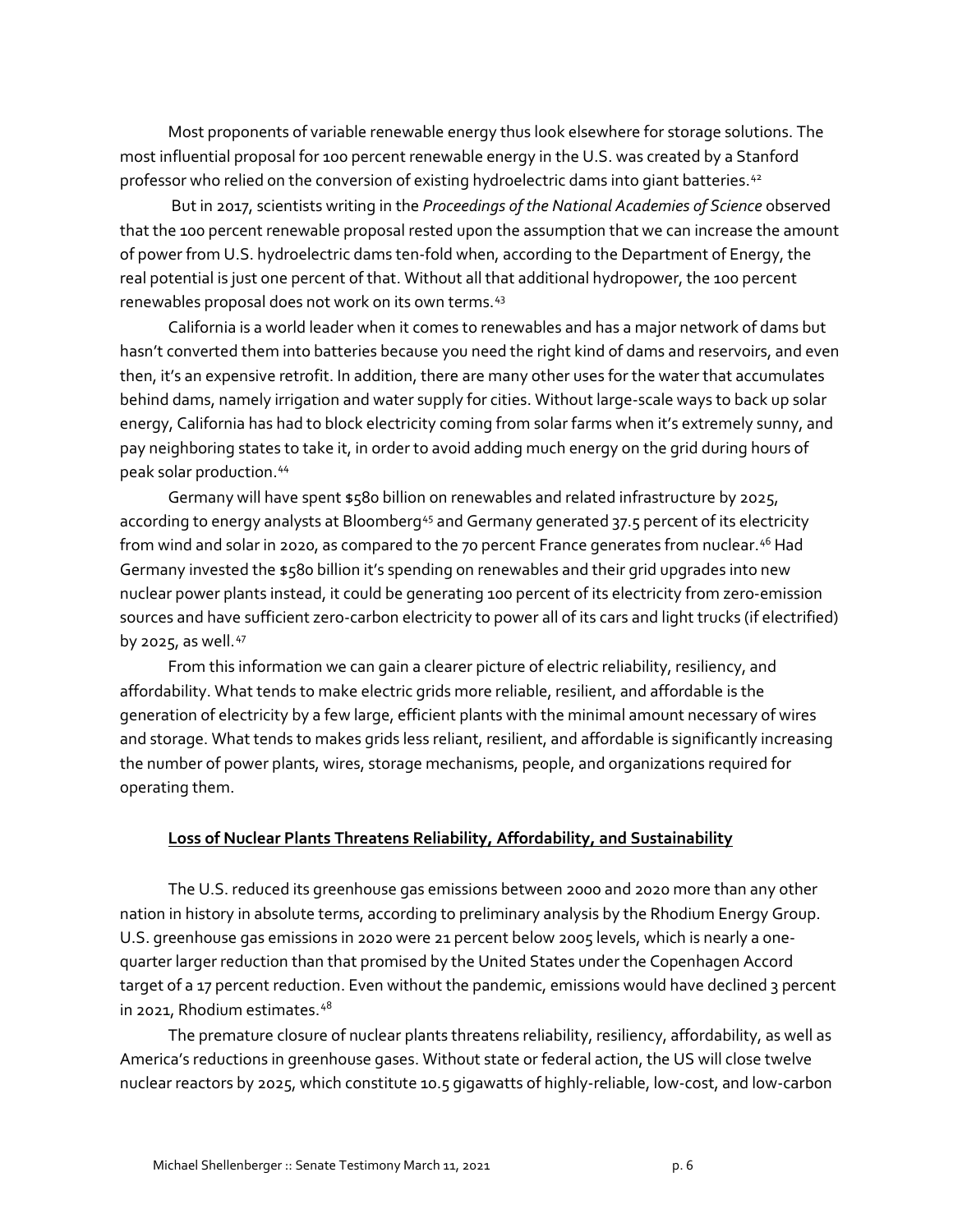power.[49](#page-5-10) Despite ratcheting regulations, the cost of operating America's nuclear plants fell from \$44.57 per megawatt-hour on average in 2012 to \$30.42 in 2019.<sup>[50](#page-5-11)</sup>

But restructured wholesale electricity markets, low-priced natural gas, and subsidized variable renewable energy have undermined the economics of nuclear power plants, including those that prevented wider power outages during the recent cold snap. Those plants are Byron and Dresden in Illinois, Palisades in Michigan, Davis-Besse and Perry in Ohio, and Beaver Valley in Pennsylvania. If those nuclear plants are lost, grids may suffer from energy shortages during future heat waves or cold snaps.

The U.S. might achieve higher levels of electricity resiliency, reliability, affordability, and sustainability by reconsidering whether nuclear power plants are really so unattractive, and wholesale markets really so efficient.

In restructured markets, as more renewables are integrated into the system, the costs to keep reliable baseload power plants in service keep rising. In Texas, there was no mechanism to ensure that baseload plants were ready for the weather. As a result, many were in seasonal shutdown for repairs, or had not been winterized. In Germany, the government has had to resort to various mechanisms to prevent utilities from going bankrupt.<sup>51</sup>

Restructured electricity markets did not result in the oft-promised lower prices in California, Texas, or the U.S. as a whole.<sup>[52](#page-5-13)</sup> And from 2010 to 2019, consumers from across the U.S. who purchased electricity from electricity retailers paid \$19.2 billion more than they would have had they purchased power from legacy utilities, according to a recent *Wall Street Journal* analysis. [53](#page-5-14)

According to the Academies, the older model of regulated and vertically integrated electric utilities were better at taking a "longer-term perspective" that can take into account "broader societal benefits" than today's tangle of federal and state agencies, electric utilities, and power companies.<sup>[54](#page-5-15)</sup>

While a significant amount of electricity policy is determined by the states, the Senate can play a constructive role in maintaining the reliability, resiliency, affordability, as well as the diversity and sustainability, of our grid by taking policy action now to keep operating the nuclear plants that have been critical to preventing power outages in recent years.

Thank you again for the opportunity to testify and I look forward to your questions.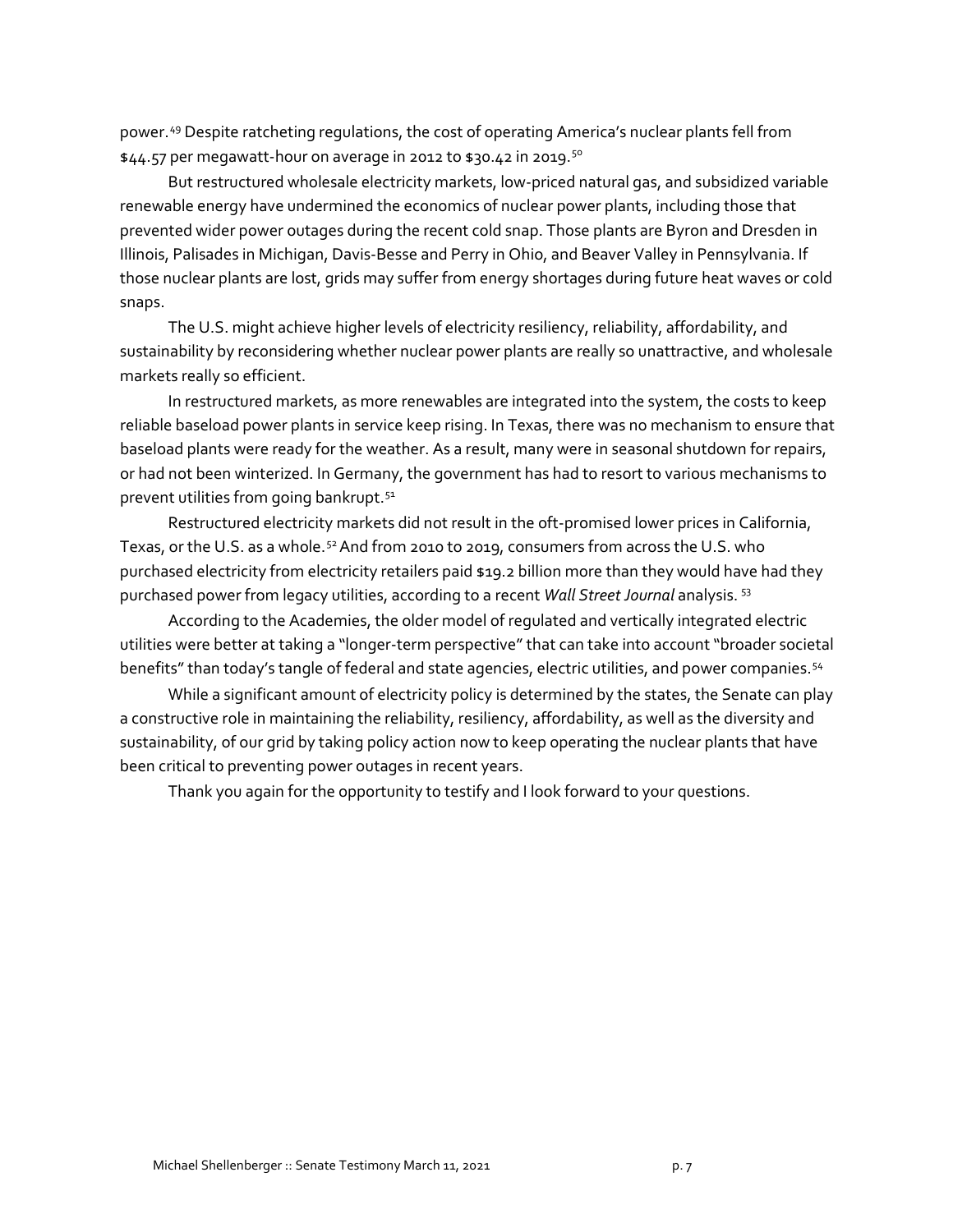$\overline{\phantom{a}}$ 

<sup>1</sup> National Academies of Sciences, Engineering, and Medicine. 2012. *Terrorism and the Electric Power*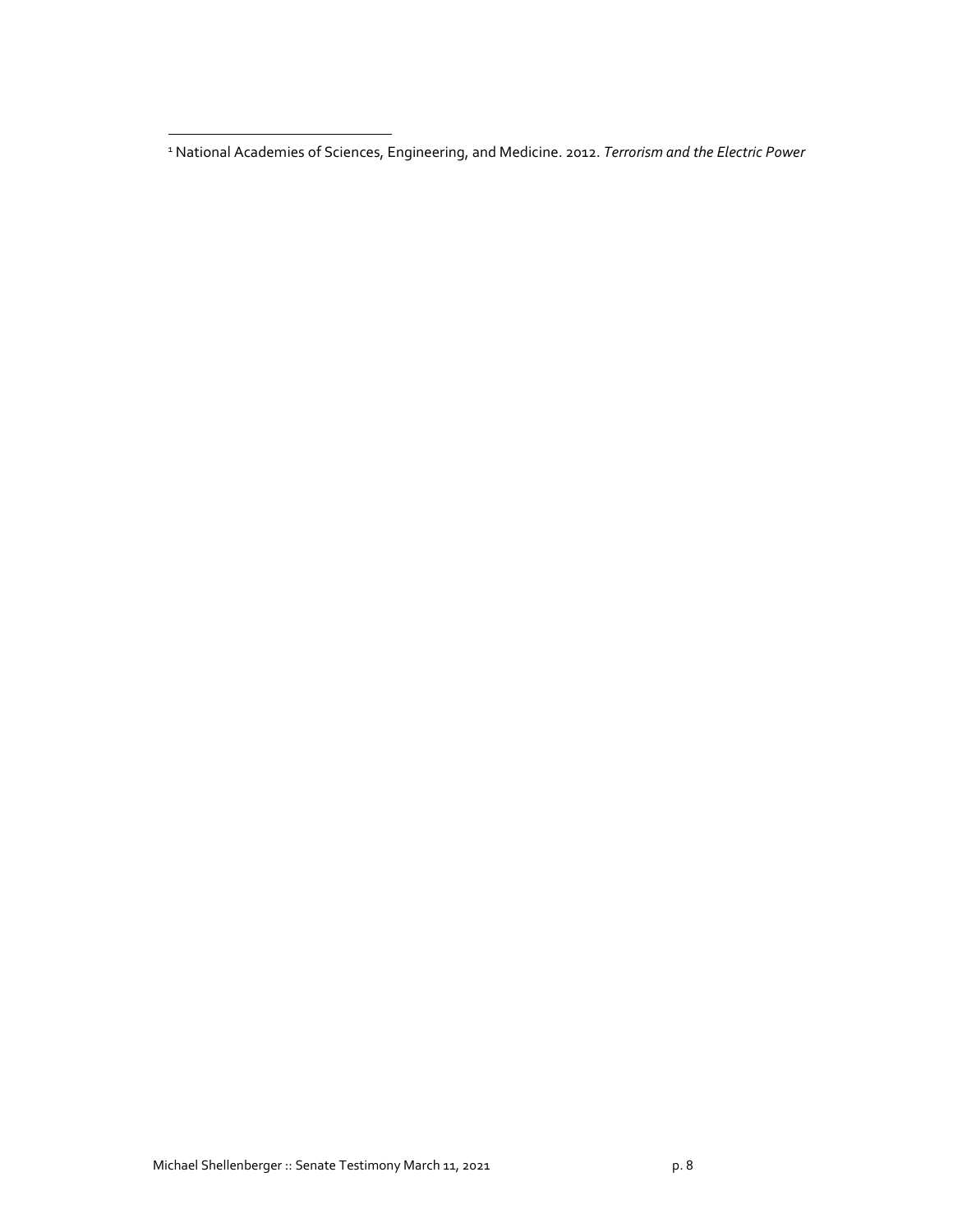*Delivery System.* Washington, DC: The National Academies Press.

 $\overline{\phantom{a}}$ 

National Academies of Sciences, Engineering, and Medicine. 2017. *Enhancing the Resilience of the Nation's Electricity System.* Washington, DC: The National Academies Press[. https://doi.org/10.17226/24836](https://doi.org/10.17226/24836)

National Academies of Sciences, Engineering, and Medicine. 2021. *The Future of Electric Power in the United States*. Washington, DC: The National Academies Press.

<sup>2</sup> National Academies of Sciences, Engineering, and Medicine. 2017. *Enhancing the Resilience of the Nation's Electricity System.* Washington, DC: The National Academies Press[. https://doi.org/10.17226/24836,](https://doi.org/10.17226/24836) p. vi.

<sup>3</sup> National Academies of Sciences, Engineering, and Medicine. 2021. *The Future of Electric Power in the United States*. Washington, DC: The National Academies Press, p. 51.

<sup>4</sup> National Academies of Sciences, Engineering, and Medicine. 2017. *Enhancing the Resilience of the Nation's Electricity System.* Washington, DC: The National Academies Press[. https://doi.org/10.17226/24836,](https://doi.org/10.17226/24836) p. 14.

<sup>5</sup> Ran Fu et al., "US Solar Photovoltaic System Cost Benchmark: Q1 2018," *National Renewable Energy Laboratory,* September 2018, https://www.nrel.gov/docs/fy19osti/72399.pdf; Ryan Wiser and Mark Bollinger, *2018 Wind Technologies Market Report* (US Department of Energy, 2018), http://www.osti.gov/scitech.

<sup>6</sup> US Energy Information Administration, *International Energy Outlook 2019 With Projections to 2050*  (Washington, DC: EIA, September 2019), https://www.eia.gov/outlooks/ieo/pdf/ieo2019.pdf; US Energy Information Administration, *Annual Energy Outlook 2020* (Washington, DC: EIA, January 2020, https://www.eia.gov/outlooks/aeo/.

<sup>7</sup> EIA, "Electricity Data Browser: Hourly Electric Grid Monitor," EIA.gov, accessed March 08, 2021, https://www.eia.gov/beta/electricity/gridmonitor/dashboard/electric\_overview/US48/US48.

<sup>8</sup> Office of Nuclear Energy, Department of Energy, "Nuclear Power is the Most Reliable Energy Source and It's Not Even Close," April 22, 2020. https://www.energy.gov/ne/articles/nuclear-power-most-reliableenergy-source-and-its-not-even-close

<sup>9</sup> U.S. N.R.C., "Post-Fukushima Safety Enhancements," Nuclear Regulatory Commission, accessed March 8, 2021, https://www.nrc.gov/reactors/operating/ops-experience/post-fukushima-safety-enhancements.html

<sup>10</sup> EIA, "Electricity Data Browser: Hourly Electric Grid Monitor," EIA.gov, accessed March 08, 2021, https://www.eia.gov/beta/electricity/gridmonitor/dashboard/electric\_overview/US48/US48

<sup>11</sup> Bill Magness, "Review of February 2021 Extreme Cold Weather Event". Presentation before the Texas House Joint Committee on State Affairs and Energy Resources . ERCOT. February 25, 2021.

http://www.ercot.com/content/wcm/lists/226271/Texas\_Legislature\_Hearings\_2-25-2021.pdf <sup>12</sup> CAISO. August 17, 2021. Audio recording of call. [http://www.caiso.com.](http://www.caiso.com/) See also, Michael Shellenberger, "Democrats Say California is a Model," *Forbes*, August 17, 2020.

<sup>13</sup> Lucas Davis et al., "Market impacts of a nuclear power plant closure," *American Economic Journal, Applied Economics*, 2016, p. 92-122.

<sup>14</sup> CAISO. August 17, 2021. Audio recording of call. [http://www.caiso.com.](http://www.caiso.com/) See also, Michael Shellenberger, "Democrats Say California is a Model," *Forbes*, August 17, 2020.

In their final Root Cause Analysis, CAISO, the California Public Utilities Commission, and California Energy Commission contextualized and softened the remarks of the CEO, who had by then departed the position, but nonetheless concluded that regulators had indeed overestimated what could be expected of solar, wind, and demand response, and that solar was still over-valued by the CPUC. CEC, "Root Cause Analysis: Mid-August 2020 Extreme Heat Wave," January 13, 2021, p. 6, 49.

 $^{15}$  "California," Environmental Progress, accessed March 8, 2021, [https://environmentalprogress.org/california.](https://environmentalprogress.org/california)

Calculations based on data from "Electricity Data Browser" United States Energy Information Administration, accessed March 8, 2021[, https://www.eia.gov/electricity/data/browser.](https://www.eia.gov/electricity/data/browser/)

<sup>16</sup> "California," Environmental Progress, accessed July 25, 2020[, https://environmentalprogress.org/california.](https://environmentalprogress.org/california) Calculations based on data from "Electricity Data Browser: Retail Sales of Electricity Annual," United States Energy Information Administration, accessed January 10, 2020, [https://www.eia.gov/electricity/data/browser.](https://www.eia.gov/electricity/data/browser/)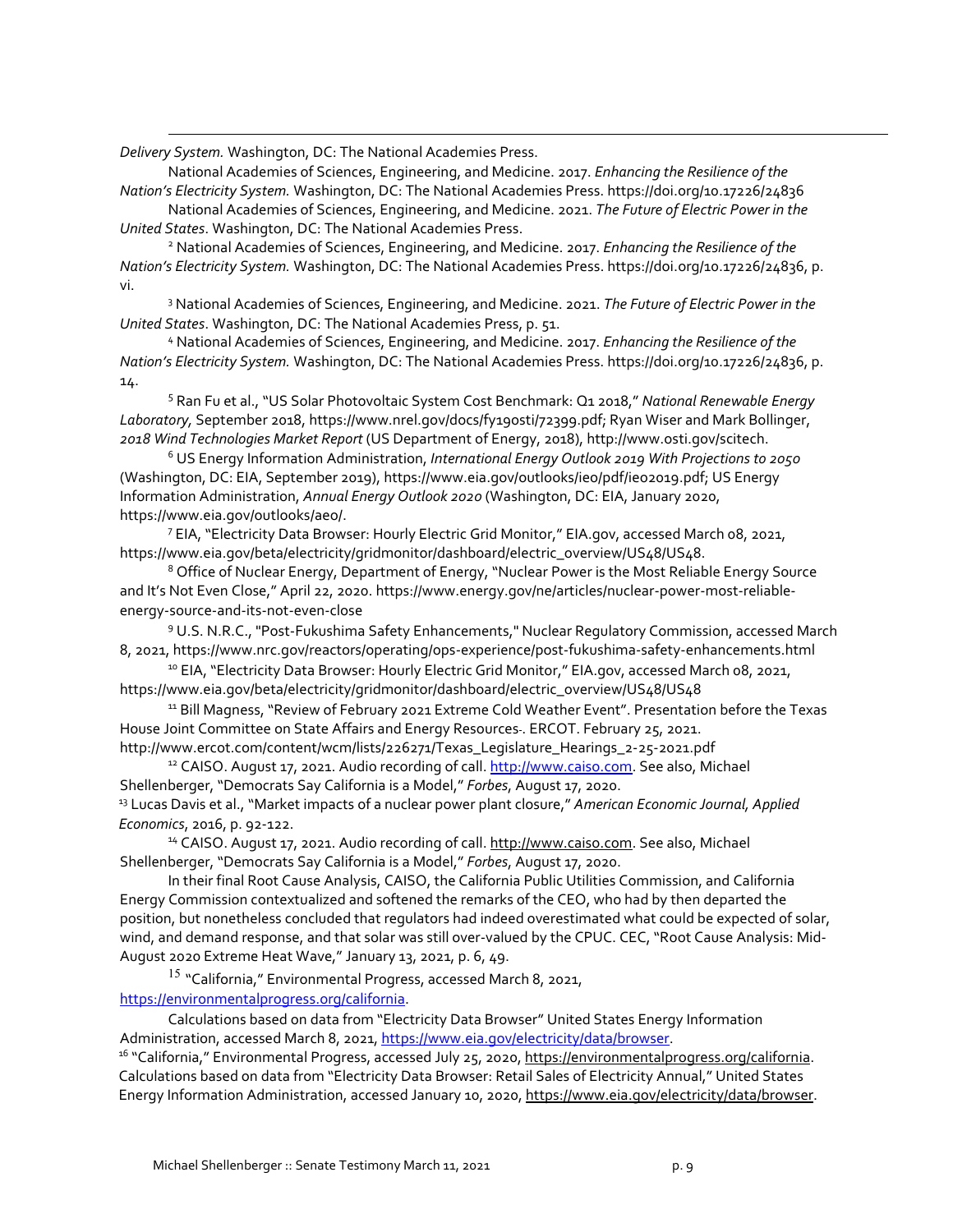<sup>17</sup> "California," Environmental Progress, accessed March 8, 2021, [https://environmentalprogress.org/california.](https://environmentalprogress.org/california)

Calculations based on data from "Electricity Data Browser: Retail Sales of Electricity Annual," United States Energy Information Administration, accessed March 8, 2021,

[https://www.eia.gov/electricity/data/browser.](https://www.eia.gov/electricity/data/browser/)

<sup>18</sup> Michael Greenstone et al., *Do Renewable Portfolio Standards Deliver?* (Chicago: Energy Policy Institute at the University of Chicago, 2019); "Renewable Portfolio Standards Reduce Carbon Emissions—But, at a High Cost," Energy Policy Institute at the University of Chicago, April 22, 2019,

https://epic.uchicago.edu/insights/renewable-portfolio-standards-reduce-carbon-emissions-but-at-a-high-cost/. <sup>19</sup> "GDP (current US\$)," World Bank, accessed October 15, 2019,

https://data.worldbank.org/indicator/NY.GDP.MKTP.CD.

<sup>20</sup> Electricity price data for industrial and residential consumers from Eurostat, 2019. France's Residential prices for the first half of 2018 were \$.1746 per kWh in comparison to Germany's residential prices of \$.2987 per kWh. France's Industrial prices for the first half of 2018 were \$.1174 per kWh, in comparison to Germany's that were \$.1967 per kWh. For a comparison of French and German carbon intensities of electricity, see: Mark Nelson, "German electricity was nearly 10 times dirtier than France's in 2016," Environmental Progress, http://environmentalprogress.org/big-news/2017/2/11/german-electricity-was-nearly-10-times-dirtier-thanfrances-in-2016.

<sup>21</sup> "Electricity prices for household consumers-bi-annual data (from 2007 onwards)," Eurostat, December 1, 2019, https://appsso.eurostat.ec.europa.eu/nui/show.do?dataset=nrg\_pc\_204&lang=en;

<sup>22</sup> Fridolin Pflugmann et al.,"Energy Transition Index,*"* McKinsey & Company, November 2019, https://www.mckinsey.com/industries/electric-power-and-natural-gas/our-insights/germanys-energy-transitionat-a-crossroads.

<sup>23</sup> Stephen Jarvis, Olivier Deschenes, and Akshaya Jha, "The Private and External Costs of Germany's Nuclear Phase-Out" (Working Paper 26598, National Bureau for Economic Research (NBER), Cambridge, MA, December 2019), https://doi.org/10.3386/w26598.

<sup>24</sup> Matthew J. Neidell, Shinsuke Uchida, and Marcella Veronesi, "Be Cautious with the Precautionary Principle: Evidence from Fukushima Daiichi Nuclear Accident" (Working Paper 26395, National Bureau for Economic Research (NBER), Cambridge, MA, October 2019), https://doi.org/10.3386/w26395.

<sup>25</sup> Breakthrough Energy Sciences, "Modeling Clean Energy for the U.S.," Accessed March 5, 2020.

<sup>26</sup> National Academies of Sciences, Engineering, and Medicine. 2021. *The Future of Electric Power in the United States*. Washington, DC: The National Academies Press, p. 51.

<sup>27</sup> Thomas V. Stehn, "Whooping Crane Collisions with Power Lines: an issue paper," *Geography,* 2008. <sup>28</sup> Frank Dohmen, "German Failure on the road to a renewable future," *Spiegel,* May 13, 2019, https://www.spiegel.de.

<sup>29</sup> Environmental Progress. Power Density Slide Deck. Accessed March 7, 2021. https://environmentalprogress.org/power-density-slide-deck

<sup>30</sup> Vaclav Smil, *Power Density: A Key to Understanding Energy Sources and Uses* (Cambridge, MA: The MIT Press, 2015), 247.

<sup>31</sup> Vaclav Smil, *Power Density: A Key to Understanding Energy Sources and Uses* (Cambridge, MA: The MIT Press, 2015), 247.

<sup>32</sup> Josh Lederman, "Green vs. Blue: Biden's Climate Plan," NBC News, March 6, 2021.

33 Josh Lederman, "Green vs. Blue: Biden's Climate Plan," NBC News, March 6, 2021.

<sup>34</sup> Austin Ramzey, "U.S. Declaration of China's 'Genocide' in Xinjiang Explained," New York Times,

January 20, 2021. Ana Swanson and Chris Buckley, "Chinese Solar Companies Tied to Use of Forced Labor," New York Times, January 8 (Updated January 28), 2021.

<sup>35</sup> Aitor Hernzández-Moralies, et al, "Fears over China's Muslm forced labor loom over Europe's solar panels," Politico, February 11, 2021.

<sup>36</sup> Reuters, "US House Revives Bill to Ban Goods Made in Xinjiang," February 18, 2021.

<sup>37</sup> Granger Morgan. Telephone Interview with the author. March 7, 2021.

<sup>38</sup> Julian Spector, "California's big battery experiment: a turning point for energy storage?" *Guardian,*  September 15, 2017, https://www.theguardian.com. In 2018, according to the US Energy Information Agency,